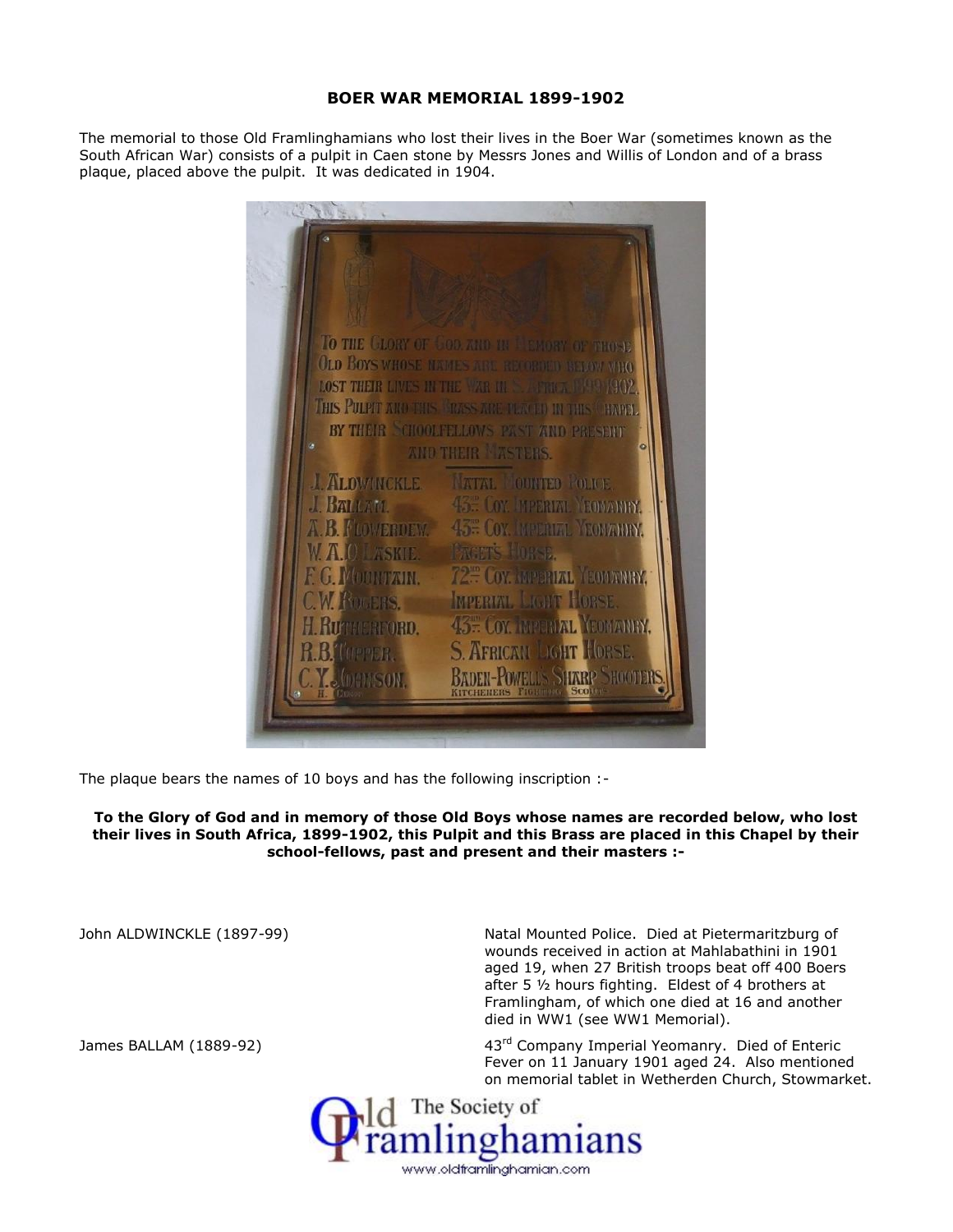|                                       | He is buried near <b>Alan Blomfield Flowerdew</b><br>(1890-92) at Zeerust.                                                                                                                                                                                                                                                      |
|---------------------------------------|---------------------------------------------------------------------------------------------------------------------------------------------------------------------------------------------------------------------------------------------------------------------------------------------------------------------------------|
| Harrison COBB (1882-86)               | Kitchener's Fighting Scouts.                                                                                                                                                                                                                                                                                                    |
| Alan Blomfield FLOWERDEW (1890-92)    | 43rd Company Imperial Yeomanry. Brother of Gordon<br>Muriel Flowerdew VC (1894-99). Died of Enteric<br>Fever in March 1901 aged 24. He is buried near<br>James Ballam (1889-92) at Zeerust.                                                                                                                                     |
| Charles JOHNSON (1895-98)             | 3rd Battalion Baden-Powell's Sharpshooters. Killed in<br>action at Tafelkop on 20 December 1901, aged 20,<br>when 33 out of 40 British troops fell around their<br>guns. He is named on Sharpshooters Memorial at St<br>Martins-in-the-Field, London.                                                                           |
| William Alfred Dixon LASKIE (1888-94) | Paget's Horse                                                                                                                                                                                                                                                                                                                   |
| Farndon Groom MOUNTAIN (1897-98)      | 72 <sup>nd</sup> Company Imperial Yeomanry (The Roughriders).<br>Died of Enteric Fever in Pretoria on 18 December 1900<br>aged 19. A student of St Bartholomew's Hospital,<br>London, he was tended on his death-bed by doctors<br>and sisters from that Hospital. He is named on the<br>Roughriders Memorial in Waltham Abbey. |
| Cyril Warrington ROGERS (1895-97)     | Imperial Light Horse. Killed in action at Spion Kop in<br>January 1900, aged 19.                                                                                                                                                                                                                                                |
| Henry RUTHERFORD (1897-99)            | Clement's Scouts. Killed in action, shot through the<br>heart at Tweefontein on Christmas Day 1901, aged<br>19.                                                                                                                                                                                                                 |
| Richmond Brock TUPPER (1887-94)       | South African Light Horse. Died of Enteric Fever at<br>Pietermaritzburg on 19 May 1900, aged 22.                                                                                                                                                                                                                                |

## *Amazingly, four are listed as having been killed by Enteric Fever (Typhoid) rather than in action!*

14 May [1903] – Paper Unknown – Eastern Daily Press or similar?

## **Framlinghamians in the Boer War**

## **Memorial to the Fallen**

The special service held in Framlingham College Chapel on Thursday afternoon formed a melancholy but interesting link between the well known Suffolk College and the South African War, and added one more to the many mementoes of that historic event that have sprung up in the Eastern Counties, as in other parts of the country. It is well that the sacrifices so freely made in that time of national danger by England's sons should be remembered, not only with mourning but with pride, and for many years to come the Framlingham boys will have before them, on assembling in their pretty little chapel, a worthy memorial of some who preceded them in that place who have died in the service of their country. The memorial has taken the form of a new pulpit, in Caen stone, of simple but dignified design, erected by Messrs Jones and Willis of London. Over it is a brass tablet, which records the gift and the names of those whose valour it is intended to commemorate. The inscription reads as follows:

To the glory of God and in memory of those Old Boys whose names are recorded below, who lost their lives in South Africa, 1899-1902, this pulpit and this brass are placed in this chapel by their school fellows, past and present, and their masters: